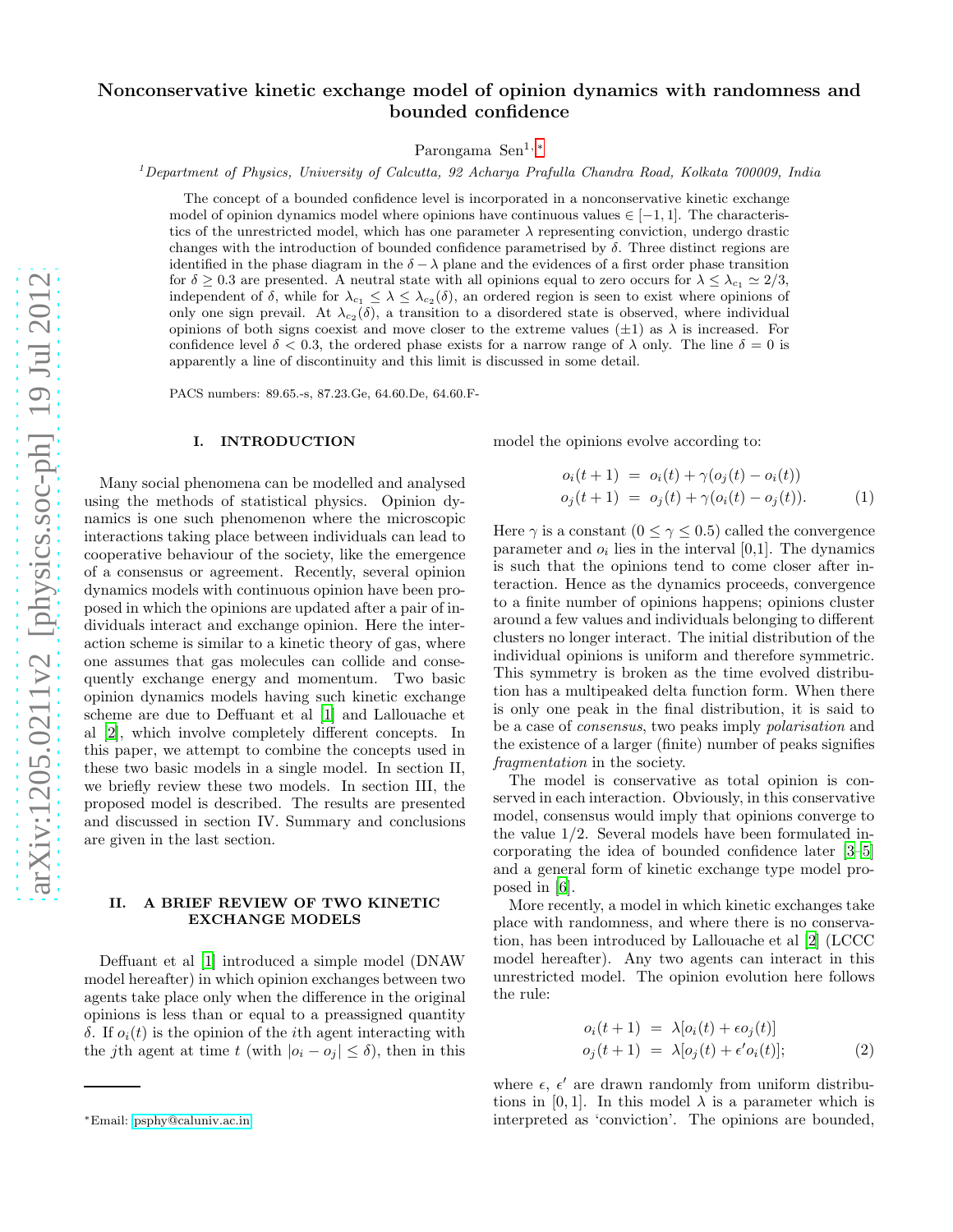i.e.,  $-1 \leq o_i(t) \leq 1$ ; in case  $o_i$  exceeds 1 or becomes less than  $-1$ , it is set to 1 and  $-1$  in the respective cases.

It is possible to rescale the opinions in the DNAW model so that they lie in the interval  $[-1, 1]$ . Continuous opinions are relevant in cases like supporting a issue, rating a movie etc. Thus setting the interval as  $[-1, 1]$ appears to be more meaningful since a positive (negative) value of the opinion will mean liking (disliking) the motion. The magnitude of the opinion would then simply correspond to the amount of liking or disliking. For the rest of the paper, we thus consider opinions  $\in [-1:1]$ .

As there is no conservation in the LCCC model, the average opinion given by  $m = |\sum_i o_i|/N$  for a population of  $N$  agents, evolves in time and  $m$  can play the role of an order parameter. It is, in fact, analogous to magnetisation in magnetic systems. One can say that there is order/disorder when  $m(t \to \infty)$  converges to a nonzero/zero value. The model shows a unique behaviour: below a critical value of  $\lambda \simeq 2/3$ , all opinions identically turn out to be zero while above it, there is a nonzero value of the average opinion. Thus for  $\lambda > 2/3$ , an ordered phase exists. Interestingly, the opinions in the ordered phase have either all positive or all negative values. Generalisation and variations of the LCCC model have been considered in some subsequent works  $[7-9]$ .

Symmetry breaking has different connotations in the conserved DNAW model and the nonconserved LCCC model. In the former, if opinions are initially in the interval [−1, 1], a consensus implies convergence of all opinions to zero value and this is regarded as symmetry breaking as mentioned earlier. In LCCC, the identical state of all zeros is also obtained below  $\lambda \simeq 2/3$  even without putting any restriction on the interactions. However, this state has been interpreted as a symmetric state [\[2\]](#page-6-1). This is following the idea that as  $m = 0$  here, it is like a paramagnetic state (which is a symmetric state in magnetic systems). But obviously, this is a very special paramagnetic state which also has zero fluctuation.

## III. THE MODEL

Having conservation in the opinions is rather unrealistic but the concept of having a bounded confidence level is relevant in many cases. On the other hand, it is true that people may have a conviction level in their and in others' opinions. We thus combine the LCCC model and the DNAW model by putting the restriction of the bounded confidence in the former. It has to be realised that the conviction and bounded confidence are independent concepts and the parameters associated with these may be regarded as independent. Putting a bounded confidence may be applicable to cases in which there are groups of people (e.g., members of a political party) who share similar opinion and interact within themselves primarily. On the other hand, conviction is associated with individual behaviour. It is known that in models with bounded confidence, for small confidence level, the society is fragmented because of lack of communication. A large value of conviction is not expected to help reach consensus when the confidence level is low when we combine the two concepts, as the groups stick to their original opinions in this case. On the other hand, even when confidence level is large, very large values of conviction can make the society polarised as both positive and negative opinions can prevail simultaneously.

In the model proposed in the present paper, we follow eq [\(2\)](#page-0-1) for the evolution of opinions but put the restriction that agents interact only when  $|o_i - o_j| \leq 2\delta$ .  $\delta$  is once again the parameter representing the confidence level and can vary from zero to 1.

We therefore have two parameters in the model,  $\lambda$  and δ.  $\delta = 1$  is identical to the original LCCC model.  $\delta = 0$ is an interesting limit. Here, agents interact only when their opinions are exactly same. We will discuss this limit in greater detail later.

The order parameter in this model is the one defined for the LCCC model, i.e.,  $m = |\sum_i o_i|/N$ . To avoid confusion, we adopt the following terminology for the present nonconserved model: when  $m = 0$  and also the individual opinion distribution is a delta function peaked at zero, we call it a neutral state. If it is not a delta function at zero but  $m = 0$ , the state will be termed a disordered state. When  $m \neq 0$ , it is an ordered state; further if all individuals have identical opinion (which is perhaps only ideological as opinions are continuously distributed), it is a *consensus* state. Hence consensus is not merely an agreement in this terminology. Obviously, in the conserved system, the nomenclature of order and disorder is irrelevant. We intend to locate the regions of neutrality, order and disorder in the present model in the  $\delta - \lambda$  plane.

## IV. RESULTS AND NUMERICAL ANALYSIS

We take a population of  $N$  agents and let it evolve according to the dynamical rules defined above (i.e., eq [2](#page-0-1) with a bounded confidence level  $\delta$ ).

### A. Order parameter

The behaviour of the order parameter after the system reaches equilibrium is presented in Fig. [1.](#page-2-0) As a function of  $\lambda$ , we find that the order parameter first assumes non-zero values at a threshold value of  $\lambda = \lambda_{c_1}$  which is independent of  $\delta$ ;  $\lambda_{c_1} \simeq 2/3$  as in the original LCCC model. The order parameter increases with  $\lambda$  beyond  $\lambda_{c_1}$ up to a certain value of  $\lambda$  and decreases to zero as  $\lambda$  is increased further. The decrease becomes steeper with  $\delta$  and more so when the system size is increased. The results indicate that there are three distinct regions: one ordered region for intermediate values of  $\lambda$  and two regions at low and high values of  $\lambda$  where the order parameter vanishes. These two regions may be either disordered or neutral.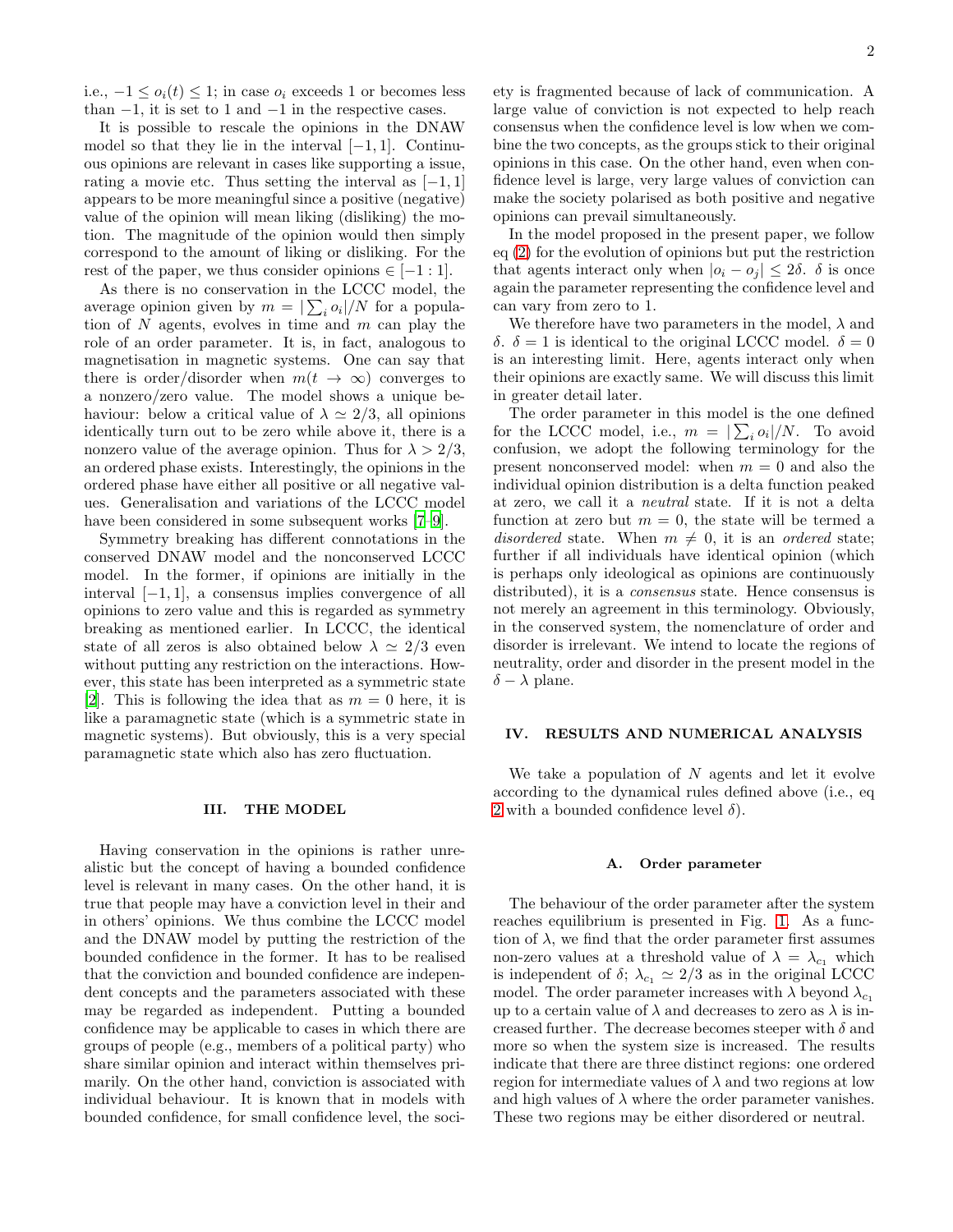

<span id="page-2-0"></span>FIG. 1: (Color online) Variation of the order parameter m with  $\lambda$  for  $\delta = 0.6$  for  $N = 1048$  and 4096. Inset shows m and s for  $\delta = 0.2$  and 0.4 against  $\lambda$  for  $N = 1048$ .

We also study the behaviour of another quantity s defined as

$$
s = \langle |f_{+} - f_{-}| \rangle, \tag{3}
$$

where  $f_+$  denotes the fraction of population with opinion greater than zero and  $f_ - = 1 - f_+$  in a particular configuration.  $\langle \cdots \rangle$  denotes average over all configurations. It can be easily seen that  $s$  is equal to unity both in the neutral state and ordered state of LCCC (in the numerical study, we take an opinion value to be equal to zero when its absolute value is less than  $10^{-8}$  [\[10](#page-6-7)]). Deviation of s from unity will indicate that opinions with both signs are present in general. We notice that  $s$  remains close to unity as  $\lambda$  is increased from zero before showing a sharp fall close to a value of  $\lambda$  where the order parameter also starts to fall (Fig. [1](#page-2-0) inset). Evidently, as the system enters the disordered state, individual opinions are  $> 0$  and  $\leq 0$  with equal probability. s has a monotonic behaviour and is useful to locate the transition to the disordered state. Moreover, comparison of  $s$  and  $m$ shows that these two measures become closer and tend to merge as  $\lambda$  is increased further. This indicates that as one moves deeper into the disordered region, opinions become more and more close to the extreme values  $\pm 1$ , leading to a polarisation tendency in the opinions.

#### B. Individual opinion distribution

To understand the nature of the phases, the distribution of individual opinions may be studied. Such studies are known to lead to a correct speculation about phase transitions [\[11\]](#page-6-8). This study shows (Fig. [2\)](#page-2-1) that the probability for zero opinion is nearly equal to 1 below  $\lambda_{c_1} \simeq 2/3$  as in the LCCC model for all  $\delta$ . Hence a neutral state exists here as well and the confidence level is absolutely irrelevant as  $\lambda_{c_1}$  is independent of  $\delta$ .

It may be noted that a plateau like region exists in the distribution where the individual opinions have more or less the same probability. The extent of the plateau depends on  $\lambda$  and shrinks with increasing  $\lambda$ . One can



<span id="page-2-1"></span>FIG. 2: (Color online) The distribution of individual opinions shown for  $N = 2048$  different values of  $\lambda$  for  $\delta = 0.4$ averaged over different configurations. Inset shows the same for a single realisation of the system. For  $\lambda < \lambda_{c_1} \simeq 2/3$ , the average distribution is a delta function at zero. For  $\lambda_{c_1}$  <  $\lambda$  <  $\lambda_{c_2}$   $\simeq$  0.7183 (for  $\delta = 0.4$ ), for a single configuration, opinions are all of one particular sign, while for averages over all configuration, the distribution is symmetric. For  $\lambda > \lambda_{c_2}$ , the distribution is symmetric even for the single configuration.

investigate the reason for the existence of such a plateau region by some further analysis. Let us take specifically the example of  $\lambda = 0.74$  and  $\delta = 0.4$  where the plateau extends from about  $|o| = 0.75$  to nearly  $|o| = 1$ . It should be noted that even in equilibrium the individual opinions undergo dynamics. We tag individuals with absolute value of opinion greater than 0.75 at a time when the system has reached equilibrium and note their evolution. First, the probability  $P_t$  that these remain greater than 0.75 in subsequent times is calculated. For a ergodic case, i.e., if the opinions can span the entire opinion space with equal probability, this probability should be around 0.25. We find, however, that  $P_t$  is nearly 0.9 for  $\lambda = 0.74$ and  $\delta = 0.4$ . This means that the opinions remain within this interval with a high probability and one need not really bother about opinions with lesser values to analyse the situation in the plateau region.  $P_t$  may be close to unity if opinions reach a fixed point (or weakly fluctuate about one) and does not imply that a plateau like region will emerge. Hence we probe further by splitting the interval into further subdivisions. We estimate separately  $P_1$ ,  $P_2$  and  $P_3$  where,

(i)  $P_1$  is the probability that opinions at later times are greater than 0.99

(ii)  $P_2$  is the probability that opinions at later times lie between 0.89 and 0.99

(iii)  $P_3$  is the probability that opinions at later times lie between 0.79 and 0.89.

One can define other probabilities but these three are sufficient for our purpose in the present case. We also take three mutually exclusive subsets of the tagged agents with initial values of  $|o|$  between 0.75 to 0.80 (subset A), between 0.85 to 0.9 (subset B) and between 0.95 to 1.0 (subset C). Here initial value implies the value at the time of tagging after the system has equilibriated. We separate out  $P_1$  as the probability of individual opinions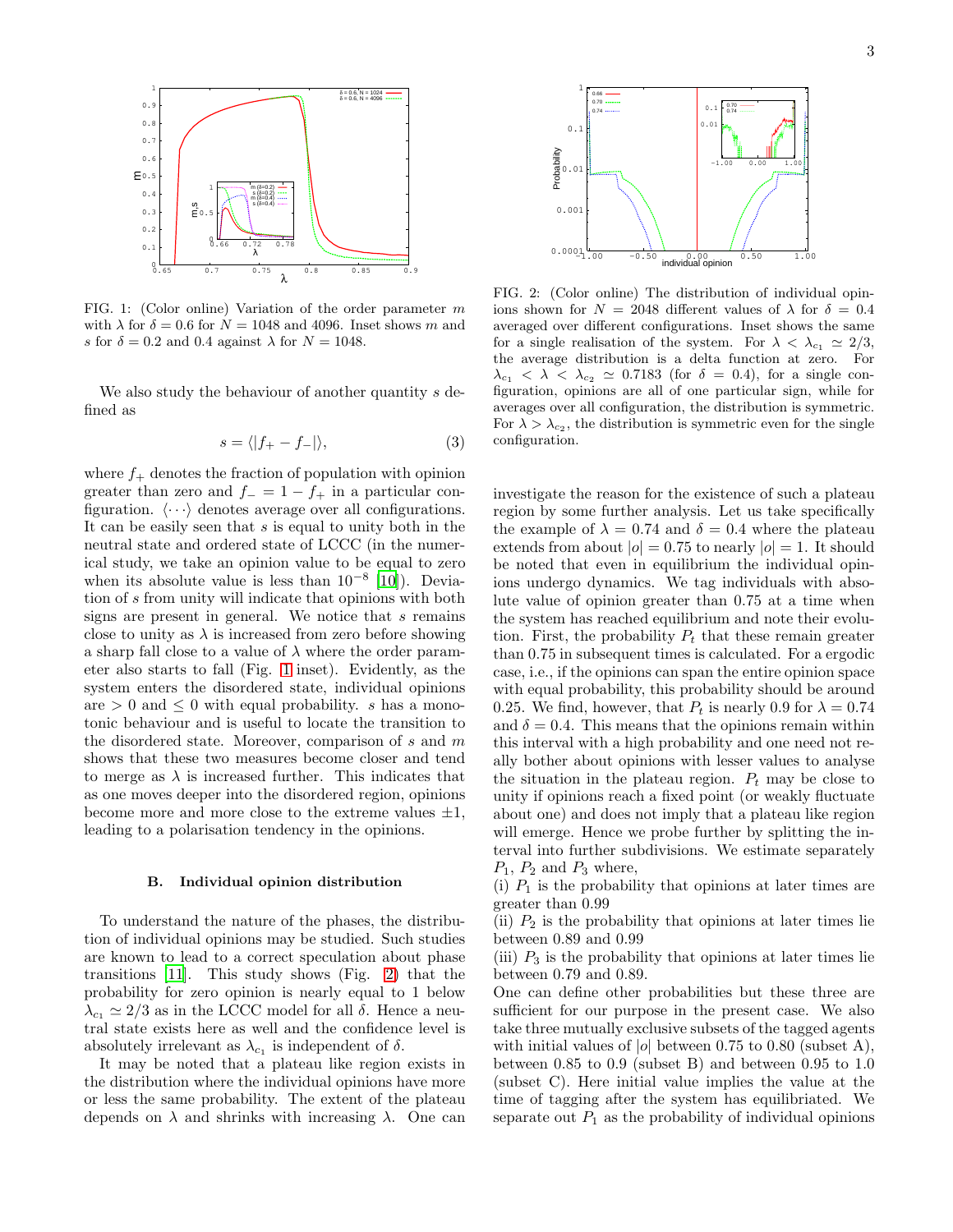

<span id="page-3-0"></span>FIG. 3: (Color online) The probabilities  $P_1, P_2$  and  $P_3$  are shown against  $\lambda$  for subsets A, B and C. The data for for the different subsets coincide for each of the three probabilities. Inset shows the total probability that starting with a opinion with absolute value greater than 0.75, it remains so at subsequent times. Data is for  $\delta = 0.4$  and  $N = 2048$ .

having values very close to unity is much greater than the plateau height (this is simply because of the imposed boundary condition on the opinions) as shown in Fig. [2.](#page-2-1) The idea is that if opinions do reach (nearly) fixed point values,  $P_2$  and  $P_3$  should be grossly different for all the subsets A, B and C (e.g., for A,  $P_2$  will be less than  $P_3$ etc.) On the other hand, if  $P_2$  and  $P_3$  turn out to be close to each other for any subset, one can conclude that the subspace  $0.79 < |o| < 1.0$  is uniformly accessible to the agents within that subset. Moreover if these probabilities are independent of subset A, B and C, one can argue that a plateau region will exist. We find all the three probabilities  $P_1$ ,  $P_2$  and  $P_3$  to be independent of the subset considered (Fig. [3\)](#page-3-0).  $P_1$  turns out to be much higher than the other probabilities as expected and indeed,  $P_2$  and  $P_3$  are very close to each other for  $\lambda = 0.74$ . Hence the plateau exists and the reason is the opinions here evolve in such a way that only part of the opinion space is spanned but spanned with equal probability. We have in fact obtained  $P_1, P_2, P_3$  and  $P_t$  for other values of  $\lambda$  for  $\delta = 0.4$  and shown them in Fig. [3.](#page-3-0)

As  $\lambda$  is increased beyond  $\lambda_{c_1}$ , in a single configuration, only all positive or all negative values are obtained as  $N \to \infty$ , while the average over all configurations is symmetric about zero as expected. However, as  $\lambda$  is increased further, the opinions, even in a single configuration, assume both negative and positive values symmetrically (Fig. [2](#page-2-1) inset). These results are consistent with the results for the quantity s presented earlier. Hence we infer that an order-disorder transition is taking place at a value  $\lambda_{c_2} > \lambda_{c_1}$  which is later confirmed from more detailed analysis. For  $\delta = 1$ , the LCCC model,  $\lambda_{c_2}$  is equal to 1 as expected.

## C. Phase transitions and critical properties

The ordered, disordered and neutral regions may be identified in a phase diagram in the  $\delta - \lambda$  plane. To



<span id="page-3-1"></span>FIG. 4: (Color online) The Binder cumulant is shown for different values of  $\delta$  for  $N = 512, 1024, 2048$  and 4096. For smaller values of  $\lambda$ , it shows clearly that a negative dip exists which approaches the intersection point as N increases. Other analysis suggests that the negative dip will be observed for all values of  $\lambda > 0.3$  if sufficiently larger system sizes are considered (see text). Colour code is same for all the figures.

obtain the phase boundaries in this plane, we estimate the phase transition points by traditional methods, i.e., attempt finite size scaling for the relevant physical variables, if possible. Among these variables is the fourth order Binder cumulant (BC) defined as

$$
U = 1 - \frac{\langle m^4 \rangle}{3 \langle m^2 \rangle^2}.
$$
 (4)

Here we discuss the case for  $\delta < 0.3$  and  $\delta \geq 0.3$  separately for reasons which will be clear later.

 $\delta \geq 0.3$ : Plotting U against  $\lambda$ , we find that there is indeed a crossing point but interestingly, the BC shows a negative dip (Fig. [4\)](#page-3-1) for  $\delta < 0.6$  for the system sizes considered. In fact it becomes more negative as the system size  $N$  is increased and the location of the negative dip approaches the crossing point as well. These are typical indications of a first order phase transition [\[12](#page-6-9)]. To confirm whether a first order transition is really taking place, we also plot the distribution of the order parameter very close to  $\lambda_{c_2}$ . One expects the distribution to have peaks at nonzero values of m below the critical point (usually the distribution is a double gaussian). For a continuous phase transition, as the critical point is approached from below, the peaks occur at smaller and smaller values of m, finally merging at  $m = 0$  continuously at the critical point. For a first order phase transition, on the other hand, the peaks at nonzero values of the order parameter remain at more or less the same positions up to the transition point [\[12](#page-6-9)[–16\]](#page-6-10). Here we find exactly this behaviour (Fig. [5\)](#page-4-0); note that for finite systems, weak peaks will still show at nonzero values of m just above the transition point (instead of a perfect gaussian with mean zero).

We attempt to obtain scaling forms for the BC  $(U)$ , order parameter  $(m)$  and a quantity analogous to susceptibility per spin (in magnetic systems) given by  $\chi =$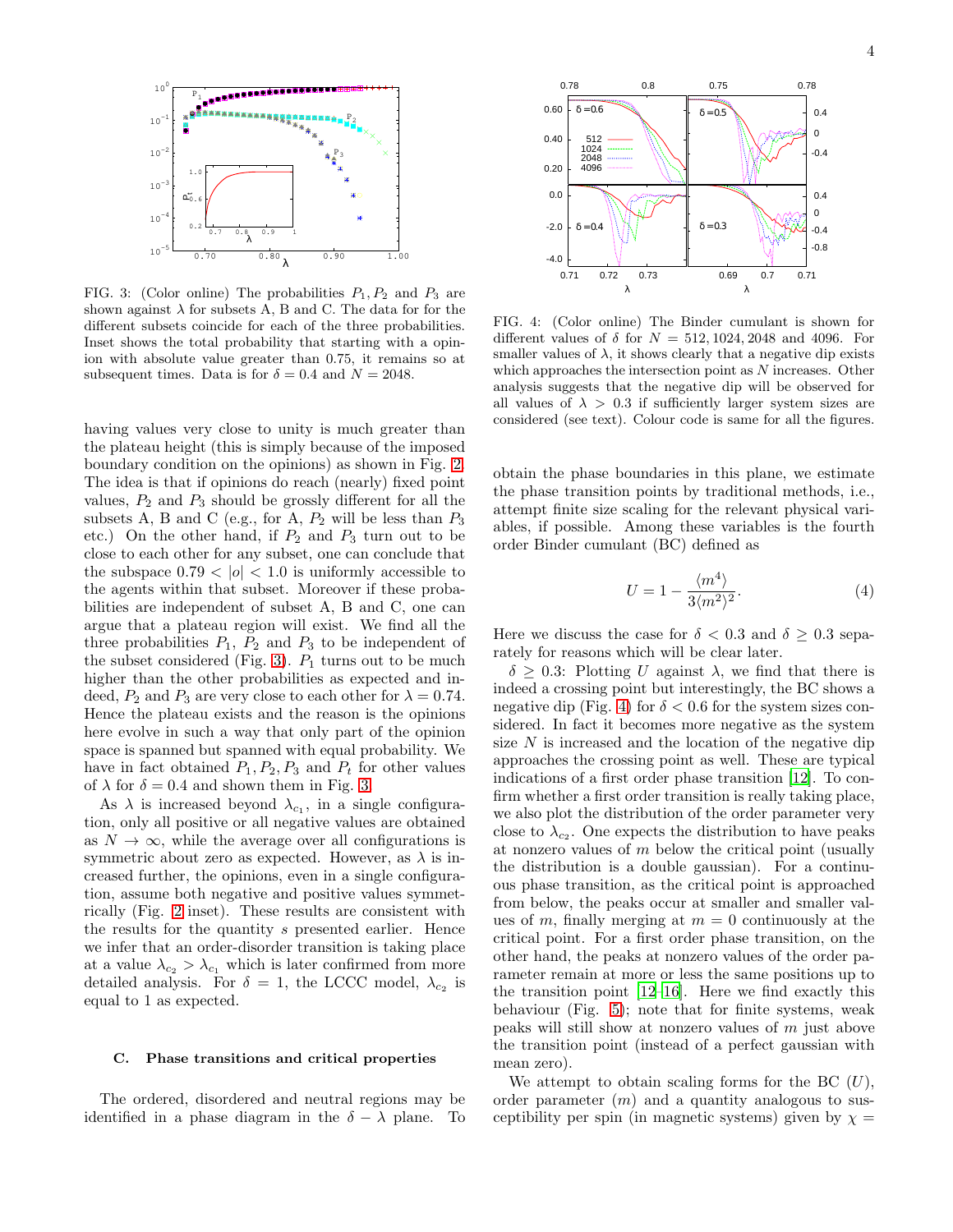

FIG. 5: (Color online) Distribution of the order parameter close to the transition point  $\lambda_{c_2} \simeq 0.7183$  for  $\delta = 0.4$  (N = 2048).

<span id="page-4-0"></span>

<span id="page-4-1"></span>FIG. 6: (Color online) The variation of m and  $\chi$  are shown for different system sizes for  $\delta = 0.4$ . The insets show the scaling plots with m and  $\chi/N$  plotted against  $x = (\lambda - 0.7183)N^{0.53}$ .

 $\frac{1}{N} [ \langle M^2 \rangle - \langle M \rangle^2 ]$  where M is the total opinion,  $M =$  $|\sum o_i|$ . The expected behaviour are given by

$$
U = f_1((\lambda - \lambda_{c2})N^{\mu})
$$
  
\n
$$
m = N^{-a} f_2((\lambda - \lambda_{c2})N^{\mu})
$$
  
\n
$$
\chi = N^{b} f_3((\lambda - \lambda_{c2})N^{\mu}).
$$
\n(5)

For first order phase transitions in finite systems, one expects that instead of a delta function behaviour at the transition point, there will be a peak in the susceptibility which will diverge with the system size. The order parameter exponent a is expected to be close to zero. We find that the above scaling forms are indeed appropriate

TABLE I: The transition point and the values of the exponents for  $\lambda > 0.3$ . The typical errors in the data are  $\pm 1.0 \times 10^{-4}$  for  $\lambda_{c_2}$ ;  $\pm 0.01$  for  $\mu$ ,  $O(10^{-3})$  for a and  $O(10^{-2})$ for b.

<span id="page-4-2"></span>

| δ | $\lambda_{c_2}$                                                                                                                                                                                                                                                                      | $\mu$ | $\alpha$ |  |
|---|--------------------------------------------------------------------------------------------------------------------------------------------------------------------------------------------------------------------------------------------------------------------------------------|-------|----------|--|
|   | $0.30 \mid 0.6958 \mid 0.56 \mid 0.00 \mid 1.04$                                                                                                                                                                                                                                     |       |          |  |
|   | $0.40 \big  0.7183 \big  0.53 \big  0.00 \big  1.05$                                                                                                                                                                                                                                 |       |          |  |
|   | $0.50 \mid 0.7555 \mid 0.50 \mid 0.00 \mid 1.02 \mid$                                                                                                                                                                                                                                |       |          |  |
|   | $0.60 \big  0.7980 \big  0.43 \big  0.00 \big  0.90$                                                                                                                                                                                                                                 |       |          |  |
|   | $0.70 \big  0.8415 \big  0.34 \big  0.035 \big  0.90$                                                                                                                                                                                                                                |       |          |  |
|   | $0.80 \,   0.8850 \,   0.26 \,   0.00 \,   1.00 \,   1.00 \,   1.00 \,   1.00 \,   1.00 \,   1.00 \,   1.00 \,   1.00 \,   1.00 \,   1.00 \,   1.00 \,   1.00 \,   1.00 \,   1.00 \,   1.00 \,   1.00 \,   1.00 \,   1.00 \,   1.00 \,   1.00 \,   1.00 \,   1.00 \,   1.00 \,   1.$ |       |          |  |
|   | $0.90 \mid 0.9530 \mid 0.20 \mid 0.025 \mid 0.90$                                                                                                                                                                                                                                    |       |          |  |

in the present case, the data collapse to a single curve for specific values of a, b and  $\mu$  (shown for m and  $\chi$  in Fig. [6\)](#page-4-1). The value of a is indeed very close to zero and  $b \simeq 1$  for all values of  $\delta > 0.3$ . However, the value of  $\mu$ appears to have a systematic variation with  $\delta$ . Since  $\delta$ effectively puts a restriction on the number of compatible neighbours, it is not surprising that  $\mu$ , which is associated with  $N$ , shows a dependence on  $\delta$ . The values of the transition point  $\lambda_{c_2}$  and the exponents are presented in Table [I.](#page-4-2)

All the above discussions are however, valid for  $\delta > 0.3$ only. The first order phase transition is most strongly observed close to  $\delta = 0.4$ . As for the negative dip, it is not observed for  $\delta \geq 0.6$  with  $N \leq 4096$ , but the values of the exponents indicate that the transition is first orderlike. The negative dip for  $\delta \geq 0.6$  is thus expected to be observed for even higher values of N [\[12\]](#page-6-9).

 $\delta$  < 0.3: When  $\delta$  is decreased below 0.3, the results do not give any clear indication about the nature of the phase transition and shows some anomalous behaviour. A rather uncharacteristic behaviour of the order parameter and the Binder cumulant is observed. The order parameter  $m$  shows a nonmonotonic behaviour when plotted as a function of  $\delta$  with fixed  $\lambda$  or vice versa (Fig. [7\)](#page-5-0). A hump appears in the m versus  $\lambda$  plots for  $\delta$  < 0.3 and  $\lambda \geq 0.7$  showing the existence of a local maximum value. A closer examination reveals that this hump shrinks in size, albeit very slowly, when N is increased for  $\lambda > 0.71$ (see inset (b) of Fig. [7\)](#page-5-0) and is expected to disappear in the thermodynamic limit. The same is true for the hump appearing in the plot of m versus  $\lambda$  for  $\delta = 0.25$ . For  $\delta$  < 0.3, there are large fluctuations and irregularities in the BC as well which does not allow one to do a finite size scaling analysis and get the exponents. The irregular behaviour of the BC and the order parameter may be because of the fact that the interactions become less likely to occur as the confidence level is decreased. For this reason we restrict our study to  $\delta \geq 0.1$ .

We have estimated, somewhat approximately,  $\lambda_{c_2}$  for  $\delta$  < 0.3 from the crossing point of the order parameter curves for different sizes. For example, from the data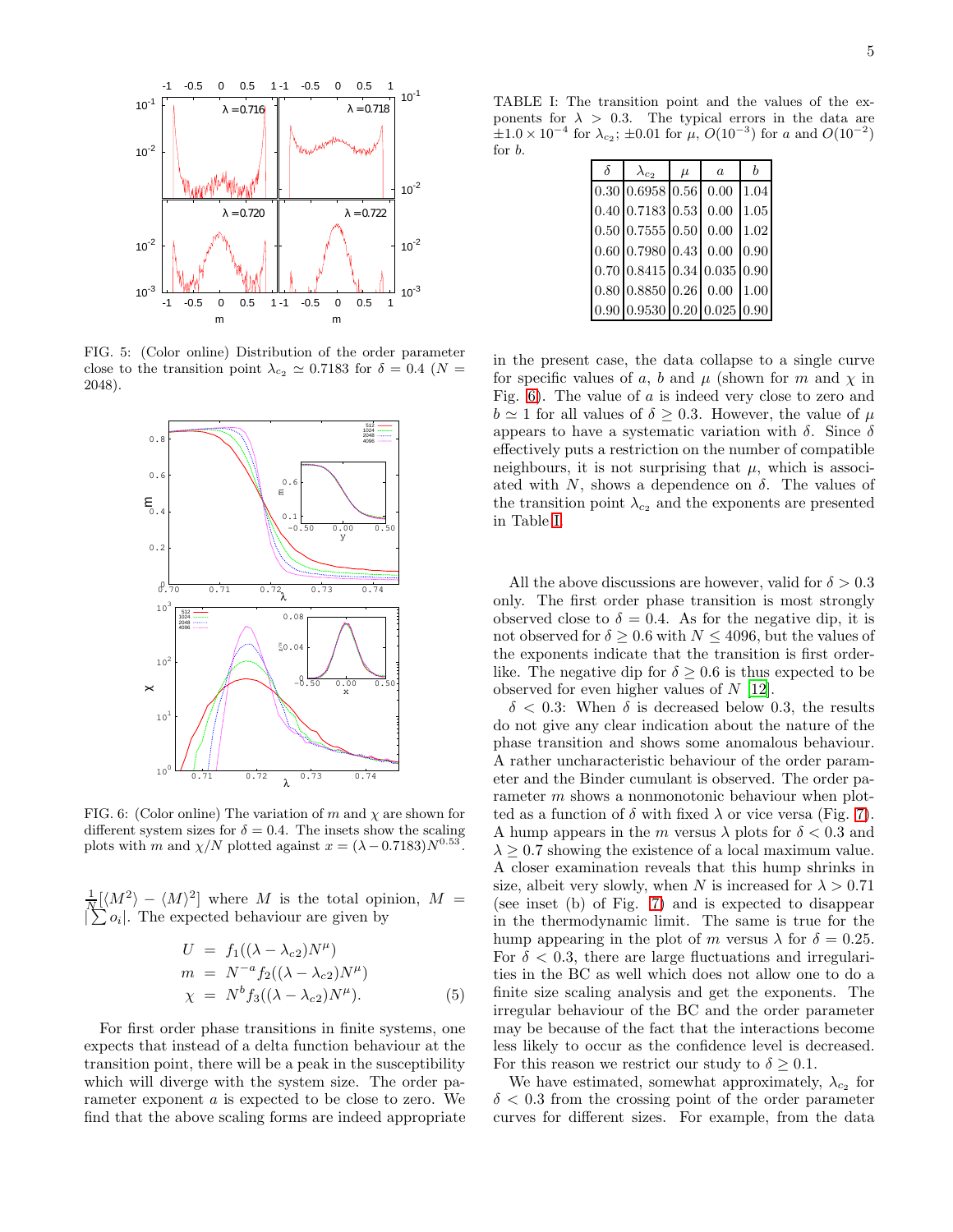#### D. Discussions

Let us try to understand the results by analysing the role of the confidence level  $\delta$ . Let the *i*th agent with opinion  $o_i$  interact with another agent with opinion  $o_i+x$ where  $|x| \leq 2\delta$ . Then,

$$
o_i(t+1) = \lambda(1+\epsilon)o_i(t) + \lambda \epsilon x.
$$
 (6)

Consider the case when  $\delta$  is small. On an average, when  $\lambda$  is smaller than 2/3, the first term will make  $o_i$ smaller in magnitude while the contribution of the second term can be neglected. Then we find that  $o_i(t) \rightarrow 0$  as  $t \to \infty$  implying the convergence to a neutral state. Since for  $\delta = 1$ , it is already known that there is a transition to the neutral state at  $\lambda \simeq 2/3$ , we conclude that for any  $\delta$ this is the case as is confirmed by the numerical results. Actually, when individual opinions decrease towards zero because of the effect of the first term, the difference in opinions automatically becomes less  $(x \to 0)$  so that large and small  $\delta$  values have the same effect; the second term does not contribute eventually. Thus  $\lambda_{c_1}$  is independent of  $\delta$ .

What happens at higher values of  $\lambda$ ? First consider small values of  $\delta$  again which means x is small too. Hence the second term still contributes less compared to the first and  $o_i$  will retain its original sign in most cases if  $\lambda$  is sufficiently large. So it is expected that there will be a region where opinions of both signs are present and  $m = 0$ , as originally opinions are uniformly distributed with positive and negative signs.

However, if  $\delta$  is large, there is no guarantee that the second term is small and opinions will retain their original signs, unless  $\lambda$  is also very high. This explains why we observe the transition to the disordered state at a higher value of  $\lambda$  as  $\delta$  is increased. Also, it is not surprising that there will be a ordered region between  $\lambda_{c_1}$  and  $\lambda_{c_2}$  (as already it is known to be present for  $\delta = 1.0$ ) where the LCCC property of all opinions assuming the same sign is still valid.

Although we have restricted to  $\delta \geq 0.1$  in the numerical simulations, the case when  $\delta$  is exactly equal to zero can be discussed theoretically to some extent. If an interaction takes place, the opinion for the ith agent follows the evolution equation

$$
o_i(t+1) = \lambda(1+\epsilon)o_i(t). \tag{7}
$$

This equation is nothing but the dynamical equation obtained for the LCCC model in the limit of a single parameter map [\[2,](#page-6-1) [17](#page-6-11), [18\]](#page-6-12), where the transition to an ordered state occurs at a value of  $\lambda = e/4$ . However, in the present model the above is valid only when there is a second agent with opinion equal to  $o_i$  as well. Since this



<span id="page-5-0"></span>FIG. 7: (Color online) Variation of the order parameter m with  $\lambda$  for  $\delta = 0.25$ s. Inset (a) shows the variation of m with δ for two fixed values of λ. Inset (b) shows a magnified portion of inset (a) to show the finite size effects. All data are shown for four different values of N following the same colour code.



<span id="page-5-1"></span>FIG. 8: (Color online) The phase diagram in the  $\delta - \lambda$  plane shows the existence of the neutral region (for  $\lambda \leq \lambda_{c1} \simeq 2/3$ ), the ordered region and the disordered region. The ordered and disordered regions are separated by a first order boundary (continuous line in red) for  $\delta > 0.3$  obtained using a finite size scaling analysis. For  $\delta$  < 0.3, the phase boundary (broken line in blue) has been obtained approximately only from the behaviour of the order parameter (see text).

will be extremely rare, effectively most of the opinions remain frozen and the single parameter map is not representative of all the agents' opinion evolution. In fact,  $\delta = 0$  may be regarded as a line of discontinuity in the phase diagram of the model in the  $\delta - \lambda$  plane as it will neither have the neutral state nor the ordered state anywhere. The disordered state is also different in nature for  $\delta = 0$ ; here the individual opinion distribution will be flat while for  $\delta \neq 0$ , however small, it is not so.

## V. SUMMARY AND CONCLUSIONS

In summary, we have studied a model of continuous opinion dynamics with an attempt to merge the concepts of confidence level and conviction. We find the interesting result that with a large value of conviction and with